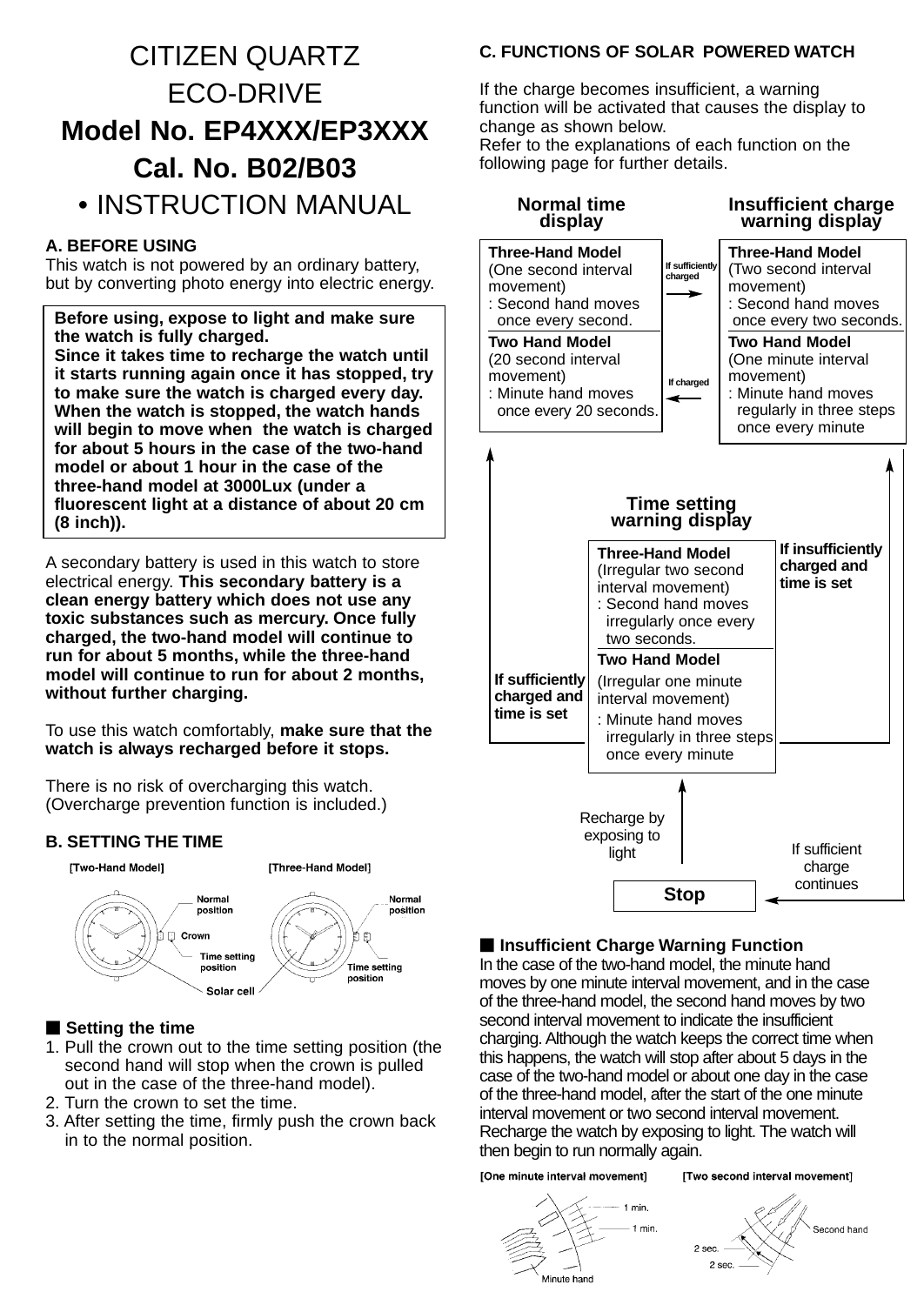## **Time Setting Warning Function**

Although the watch hands will begin to move when the watch is charged after stopping, since the time is incorrect, the minute hand will move by irregular one minute interval movement in the case of the two-hand model, or the second hand will move by irregular two second time interval movement in the case of the three-hand model to indicate that the time is incorrect. When this happens, fully charge the watch and reset the time. The watch will continue to run by the irregular interval movement until the time is reset even if fully charged.

## **[Irregular one minute [Irregular two second interval movement]**

# **interval movement]**





#### **Nancity Overcharge Prevention Feature You can recharge without worry**

Once the secondary battery is fully recharged, the overcharging prevention feature comes into operation and prevents over-recharging.

## **D. CARE AND HANDLING DURING CHARGING**

## - **Notes on use**

#### **Take care to charge your watch during use.**

Please note that if you wear long sleeves, the watch can easily become insufficiently charged because it is hidden and not exposed to light.

• When you take the watch off, place it in as bright a place as possible, and it will always continue to run properly.

#### **Notes on recharging**

• Avoid recharging at high temperatures (over about 60C/140F), otherwise the watch will be damaged during recharging.

(eg) Charging the watch near a light source that easily becomes hot, such as an incandescent lamp or a halogen lamp.

Charging in a place that easily becomes hot such as a dashboard.

When you charge the watch by an incandescent lamp, take a distance about 50cm (20in) from the light source to prevent extremely high temperature.

## **E. REPLACING THE SECONDARY BATTERY**

**Unlike ordinary batteries, the secondary battery used in this watch doesn't have to be periodically replaced due to repeated charging and discharging.**

## **CAUTION**

Never use another battery different from the secondary battery used in this watch.

The watch structure is so designed that a different kind of battery other than that specified cannot be used to operate it. In case a different battery such as a silver battery is used by some chance, there is a danger that it will be overcharged to burst, causing damage to the watch and even the human body.

## **F. TIME REQUIRED FOR CHARGING**

Time required for recharging may vary according to the design (colour of the dial, etc.) and operating environment. The following table will serve you as a rough reference.

|                      |                                                       | Time required                                        |                      |               |  |
|----------------------|-------------------------------------------------------|------------------------------------------------------|----------------------|---------------|--|
| Illuminance<br>(lux) | Environment                                           | Two-hand model                                       |                      |               |  |
|                      |                                                       | From the stop state<br>to the 20 seconds<br>movement | One day<br>usage     | Empty to full |  |
| 500                  | inside an ordinary<br>office                          | 52 hours                                             | 1 hour<br>10 minutes | 360 hours     |  |
| 1000                 | 60-70cm (24-28in.) under<br>a fluorescent light (30W) | 26 hours                                             | 40 minutes           | 180 hours     |  |
| 3000                 | 20cm (8in.) under a<br>fluorescent light (30W)        | 8 hours<br>30 minutes                                | 12 minutes           | 57 hours      |  |
| 10000                | Exterior, cloudy                                      | 2 hours<br>30 minutes                                | 4 minutes            | 20 hours      |  |
| 100000               | Exterior, summer,<br>sunnv                            | 35 minutes                                           | 2 minutes            | 7 hours       |  |

| Time required                                        |                  |                       |  |  |  |
|------------------------------------------------------|------------------|-----------------------|--|--|--|
| Three-hand model                                     |                  |                       |  |  |  |
| From the stop state<br>to the one second<br>movement | One day<br>usage | Empty to full         |  |  |  |
| 12 hours                                             | 2 hours          | 160 hours             |  |  |  |
| 5 hours<br>30 minutes                                | 1 hour           | 75 hours              |  |  |  |
| 2 hours                                              | 20 minutes       | 24 hours              |  |  |  |
| 30 minutes                                           | 7 minutes        | 9 hours               |  |  |  |
| 8 minutes                                            | 3 minutes        | 3 hours<br>30 minutes |  |  |  |

**Full recharging time** (Empty to full):The time for fully recharge from stopped.

**One day usage:** The time required for the watch to run for one day with one second interval movement for 20 seconds interval movement.

\*The recharging time is the time when the watch is continuously exposed to radiation.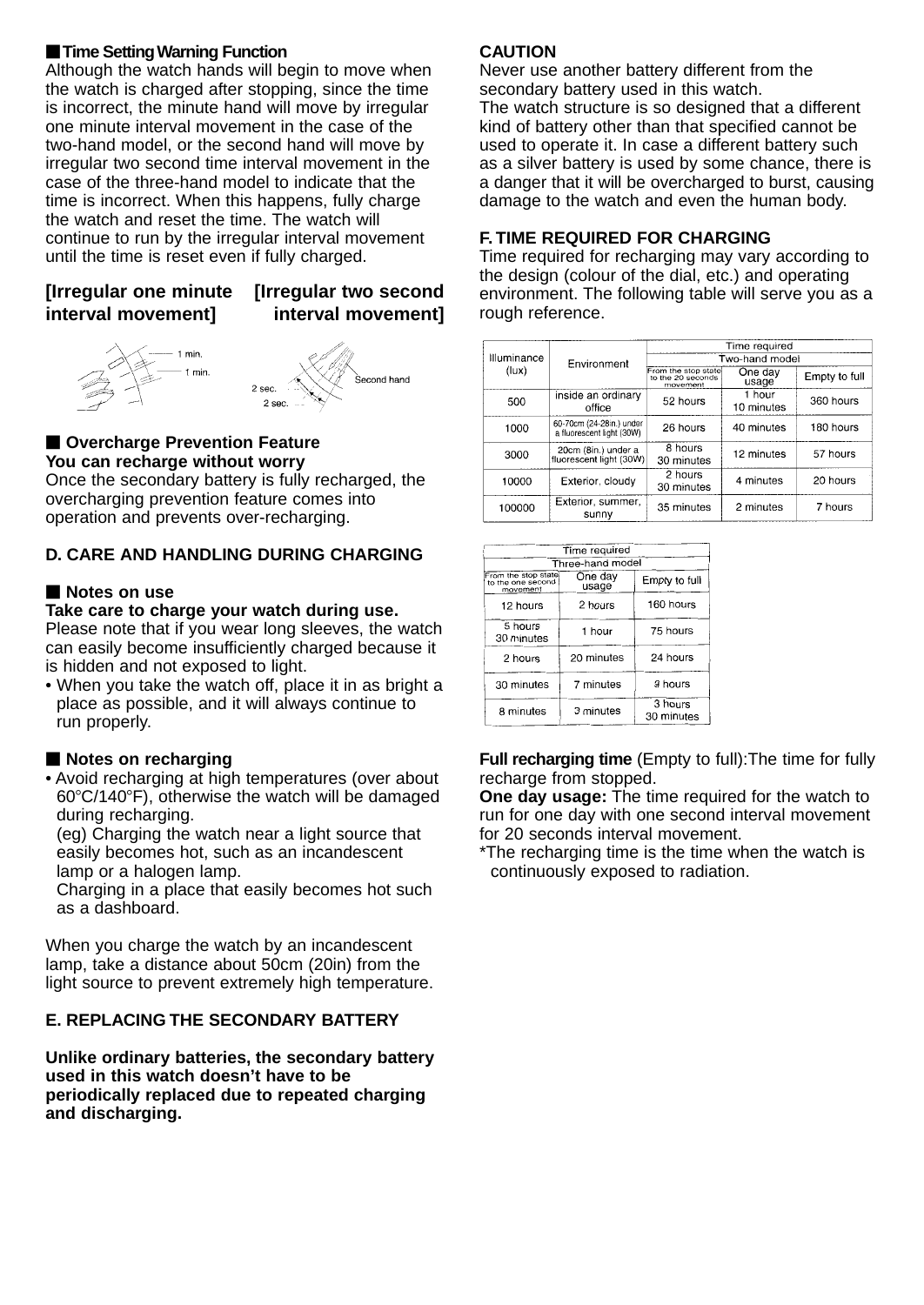## **G. PRECAUTIONS**

#### **CAUTION: Water resistance performance**

There are several types of water-resistant watches, as shown in the following table.

| Indication                                          |                                          |                                            | <b>Examples of use</b>                                                        |                                                                                    |                                              |                                                                                                                             |                                                             |
|-----------------------------------------------------|------------------------------------------|--------------------------------------------|-------------------------------------------------------------------------------|------------------------------------------------------------------------------------|----------------------------------------------|-----------------------------------------------------------------------------------------------------------------------------|-------------------------------------------------------------|
| Dial                                                | Case<br>(case back)                      | Specifications                             | Minor<br>$c_{\Delta}$<br>exposure to<br>water<br>(washing<br>face, rain etc.) | Moderate<br>exposure to<br>water<br>(washing,<br>kitchen work<br>swimming<br>etc.) | Marine<br>Sports<br>(skin<br>diving)<br>ନ୍ତୁ | Skin<br>diving<br>$\begin{smallmatrix}&&&\circ\\ &\circ&\circ\\ &&&\circ\\ &&&\circ\end{smallmatrix}$<br>(with air<br>tank) | Operation<br>of the<br>crown<br>with<br>moisture<br>visible |
| <b>No</b><br>Indication                             | <b>WATER</b><br>RESIST(ANT)              | Water resistant<br>to<br>3 atmospheres     | OK                                                                            | <b>NO</b>                                                                          | <b>NO</b>                                    | <b>NO</b>                                                                                                                   | <b>NO</b>                                                   |
| <b>Water Resistant</b><br>5 Bar or No<br>Indication | <b>WATER</b><br>RESIST(ANT)<br>5 Bar     | Water resistant<br>to<br>5 atmospheres     | OK                                                                            | OK                                                                                 | <b>NO</b>                                    | <b>NO</b>                                                                                                                   | <b>NO</b>                                                   |
| Water Resistant<br>10-20 Bar or<br>No Indication    | <b>WATER</b><br>RESIST(ANT)<br>10-20 Bar | Water resistant<br>to 10-20<br>atmospheres | OK                                                                            | OK                                                                                 | OK                                           | <b>NO</b>                                                                                                                   | <b>NO</b>                                                   |

The unit "bar" is equal roughly to 1 atmosphere

For correct use within the design limits of the watch, confirm the level of water resistance of your watch, as indicated on the dial and case, and consult the table.

- Water-Resistance for daily use (to 3 atmospheres): This type of watch is water-resistant to minor exposure to water. For example, you have have to wear the watch while washing your face; however it is not designed for use underwater.
- Upgraded water-resistance for daily use (to 5 atmospheres): This type of watch is waterresistant to moderate exposure to water. You may wear the watch while swimming; however, it is not designed for skin diving.
- Upgraded water-resistance for daily use (to 10/20 atmospheres): This type of watch may be used for skin diving; however, it is not designed for scuba or saturated diving using helium gas.

#### **CAUTION**

- Be sure to use the watch with the crown pressed in (normal position). If your watch has a screwtype crown, be sure to tighten the crown completely.
- DO NOT operate the crown with wet fingers or when the watch is wet. Water may enter the watch and compromise water-resistance.
- If the watch is used in sea water, rinse with fresh water afterward and wipe dry with a dry cloth.
- If moisture has entered the watch, or if the inside of the crystal is fogged up and does not become clear within a day, immediately take the watch to your dealer or Citizen Service Centre for repair. Leaving the watch in such a state will allow corrosion to form inside.
- If seawater enters the watch, place the watch in a box or plastic bag and immediately take it for repair. Otherwise pressure inside the watch will increase, and parts (crystal, buttons, etc.) may come off.

#### **CAUTION: Keep your watch clean**

- Leaving dust and dirt deposited between the case and the crown may result in difficulty in pulling out the crown. Rotate the crown while in its normal position, from time to time, to loosen dust and dirt and brush it off.
- Dust and dirt tend to be deposited in the gaps in the back of the case or band. Deposited dirt or dust may cause corrosion or soil your clothing. Clean the watch occasionally.

## **Cleaning the Watch**

- Use a soft cloth to wipe off dirt, perspiration and water from the case and crystal.
- Use a soft, dry cloth to wipe off perspiration and dirt from the leather band.
- To clean a metal, plastic or rubber watchband, wash away the dirt with mild soap and water. Use a soft brush to remove dust or dirt jammed in the gaps in the metal band. If your watch is not waterresistant, take it to your dealer.

**NOTE:** Avoid using solvents (thinner, benzine, etc.), as they may mar the finish.

#### **CAUTION: Operating environment**

- Use the watch within the operating-temperature range specified in the instruction manual. Using the watch where temperatures are outside the specified range, may result in deterioration of functions or even stoppage of the watch.
- Do NOT use the watch in places where it is exposed to high temperature, such as in a sauna. Doing so may result in a skin burn. Do NOT leave the watch where it is exposed to high temperature, such as in the glove compartment or dashboard of a car. Doing so may result in the deterioration of the

watch, such as deformation of the plastic parts.